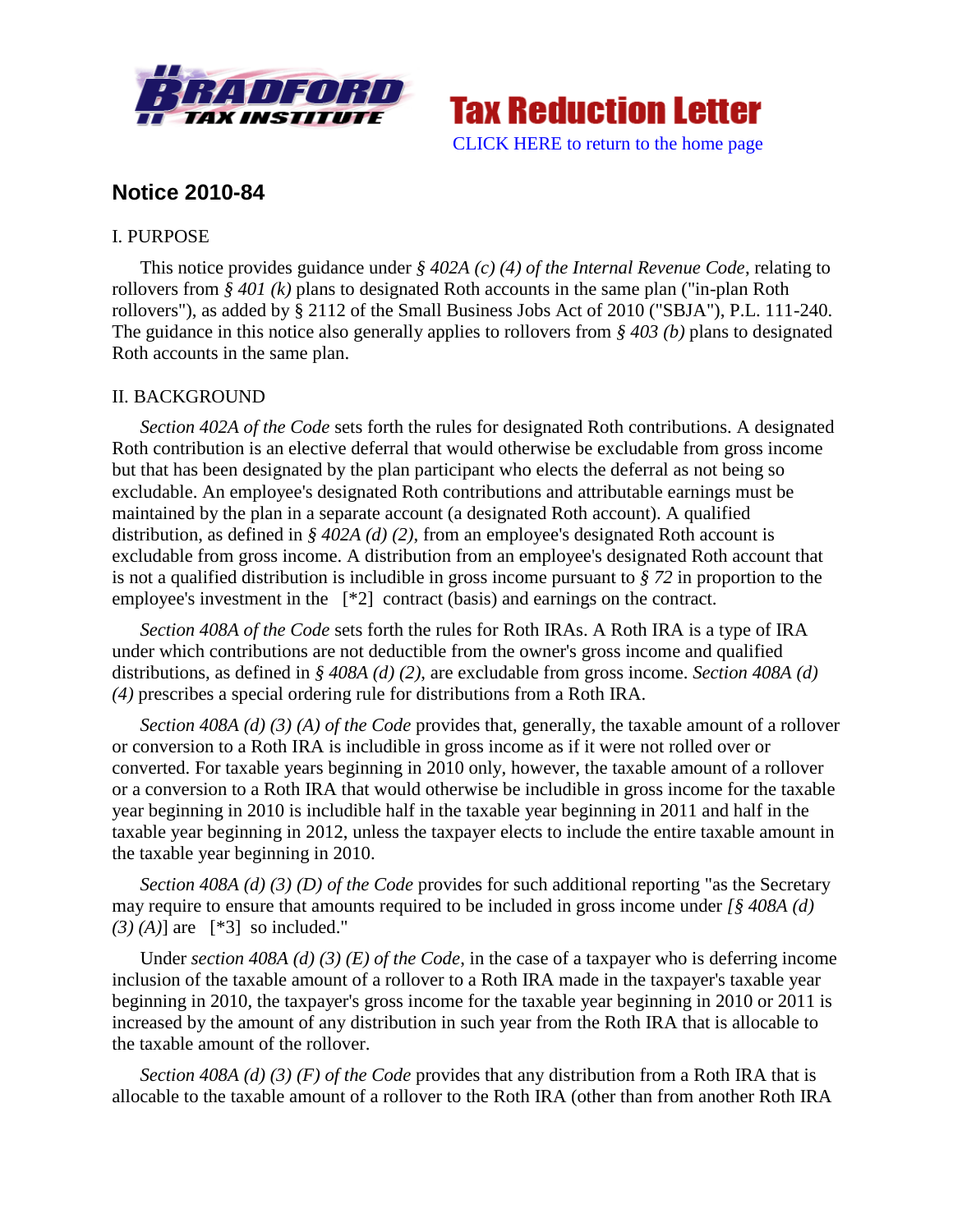or a designated Roth account) made within the preceding 5 taxable years is treated as includible in gross income for purposes of applying the 10% additional tax under *§ 72 (t)*. The 5-year recapture rule also applies if the rollover to the Roth IRA is from a designated Roth account and the distribution is allocable to the taxable amount of an in-plan Roth rollover made within the preceding 5 years. (See Q&A-12 of this notice.)

Section 2112 of SBJA adds *§ 402A (c) (4)* to the Code, effective for distributions made after September 27, 2010, to permit plans that include a qualified [\*4] Roth contribution program to allow individuals to roll over amounts from their accounts other than designated Roth accounts to their designated Roth accounts in the plan. Currently, only *§ 401 (k)* plans and *§ 403 (b)* plans are permitted to include qualified Roth contribution programs. For taxable years beginning after 2010, § 2111 of SBJA permits governmental § 457 (b) plans to include designated Roth accounts.

*Section 402A (c) (4) (A) of the Code* provides that any distribution described in *§ 402A (c) (4)* is included in gross income as if it were not rolled over to a designated Roth account. However, for such distributions made in taxable years beginning in 2010, unless the individual elects to include the taxable amount of the distribution in gross income for the taxable year beginning in 2010, the taxable amount of the distribution is includible half in the taxable year beginning in 2011 and half in the taxable year beginning in 2012.

*Section 402A (c) (4) (B) of the Code* provides that in-plan Roth rollovers of eligible rollover distributions may only be made within a plan containing a qualified Roth contribution program from accounts other than designated Roth accounts and only if [\*5] the otherwise applicable rollover requirements of *§§ 402 (c)*, *403 (b) (8)* and *457 (e) (16)* are satisfied.

*Section 402A (c) (4) (D) of the Code* provides that the rules of *§ 408A (d) (3) (D)*, *(E)*, and *(F)* apply for purposes of *§ 402A (c) (4)*.

The Joint Committee on Taxation's Technical Explanation of H.R. 5297, which became SBJA, states that an employer may add new, permissible distribution options to a plan that are conditioned on the employee directly rolling over the distribution to his or her designated Roth account under the plan. (JCX-47-10, September 16, 2010, at page 42.)

#### III. GUIDANCE

Q-1. What is an "in-plan Roth rollover"?

A-1. An "in-plan Roth rollover" is a distribution from an individual's plan account, other than a designated Roth account, that is rolled over to the individual's designated Roth account in the same plan, pursuant to new *§ 402A (c) (4) of the Code*. The rollover may be accomplished by a direct rollover (an "in-plan Roth direct rollover") or by a distribution of funds to the individual who then rolls over the funds into his or her designated Roth account in the plan within 60 days (an "in-plan Roth 60-day rollover"). *Section 402A (c) (4)* applies to distributions [\*6] made after September 27, 2010.

Q-2. What amounts are eligible for in-plan Roth rollovers?

A-2. Any vested amount held in a plan account for a plan participant (other than an amount held in a designated Roth account) is eligible for an in-plan Roth rollover to a designated Roth account in the same plan. However, an amount is not eligible for an in-plan Roth rollover unless it satisfies the rules for distribution under the Code and is an eligible rollover distribution as defined in *§ 402 (c) (4)*. Thus, in the case of a *§ 401 (k)* plan participant who has not had a severance from employment, an in-plan Roth rollover from the participant's pre-tax elective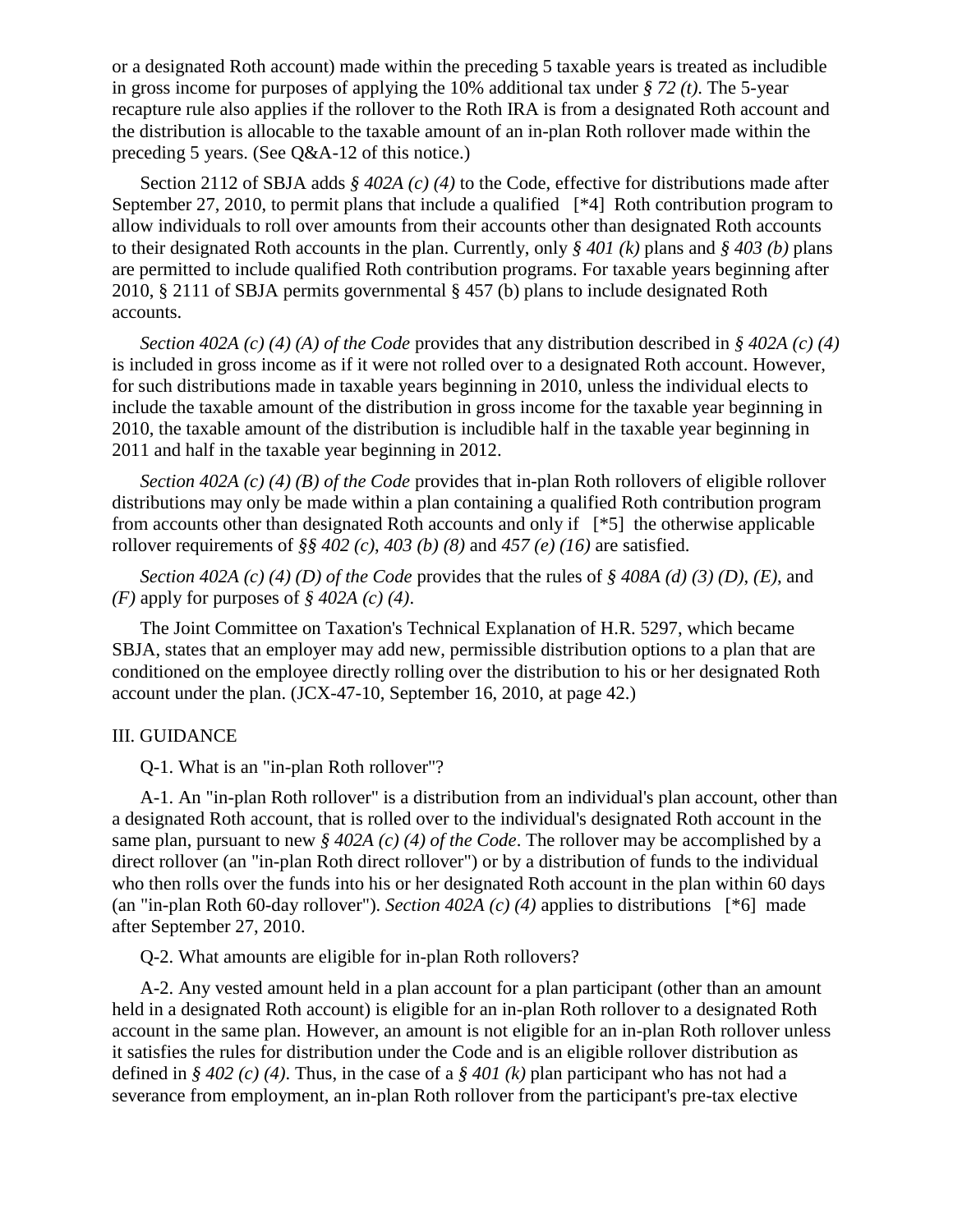deferral account is permitted to be made only if the participant has reached age 59& half; has died or become disabled, or receives a qualified reservist distribution as defined in *§ 72 (t) (2) (G) (iii)*. See *Rev. Rul. 2004-12, 2004-1 C.B. 478*, for a discussion of the various distribution timing restrictions applicable to amounts held in a plan. An amount is eligible for an in-plan Roth rollover only if the plan provides for such rollovers. But see Q&As-15 through -20 of this notice, permitting retroactive amendments for this purpose.

Q-3. [\*7] Is an in-plan Roth direct rollover treated as a distribution for all purposes?

A-3. No. Because an in-plan Roth direct rollover merely changes the account in a plan under which an amount is held and the tax character of the amount, a distribution that is rolled over in an in-plan Roth direct rollover is not treated as a distribution for the following purposes:

- 1. *Section 72 (p) (relating to plan loans)*. A plan loan transferred in an in-plan Roth direct rollover without changing the repayment schedule is not treated as a new loan (so the rule in *§ 1.72 (p)-1, Q&A-20, of the Income Tax Regulations* does not apply).
- 2. *Section 401 (a) (11) (relating to spousal annuities)*. A married plan participant is not required to obtain spousal consent in connection with an election to make an in-plan Roth direct rollover.
- 3. *Section 411 (a) (11) (relating to participant consent before an immediate distribution of an accrued benefit in excess of \$5,000)*. The amount rolled over continues to be taken into account in determining whether the participant's accrued benefit exceeds \$5,000, and a notice of the participant's right to defer receipt of the distribution is not triggered by the in-plan Roth direct [\*8] rollover.
- 4. *Section 411 (d) (6) (B) (ii) (relating to elimination of optional forms of benefit)*. A participant who had a distribution right (such as a right to an immediate distribution of the amount rolled over) prior to the rollover cannot have this right eliminated through an in-plan Roth direct rollover.

Q-4. Can a plan add an in-plan Roth direct rollover option for amounts that are not otherwise distributable under the terms of the plan but that would be permitted to be distributed under the Code if the plan so provided?

A-4. Yes. A plan may be amended to add an in-plan Roth direct rollover option for amounts that are permitted to be distributed under the Code but that have not been distributable under more restrictive terms contained in the plan. Moreover, such an amendment is not required to permit any other rollover or distribution option for these amounts. For example, a plan that does not currently allow for in-service distributions from a participant's pre-tax elective deferral account may be amended to permit in-plan Roth direct rollovers from this account by participants who have attained age 59½, while not otherwise permitting distribution of these amounts. (However, [\*9] a plan amendment imposing such a restriction on a pre-existing distribution option would violate *§ 411 (d) (6)*.)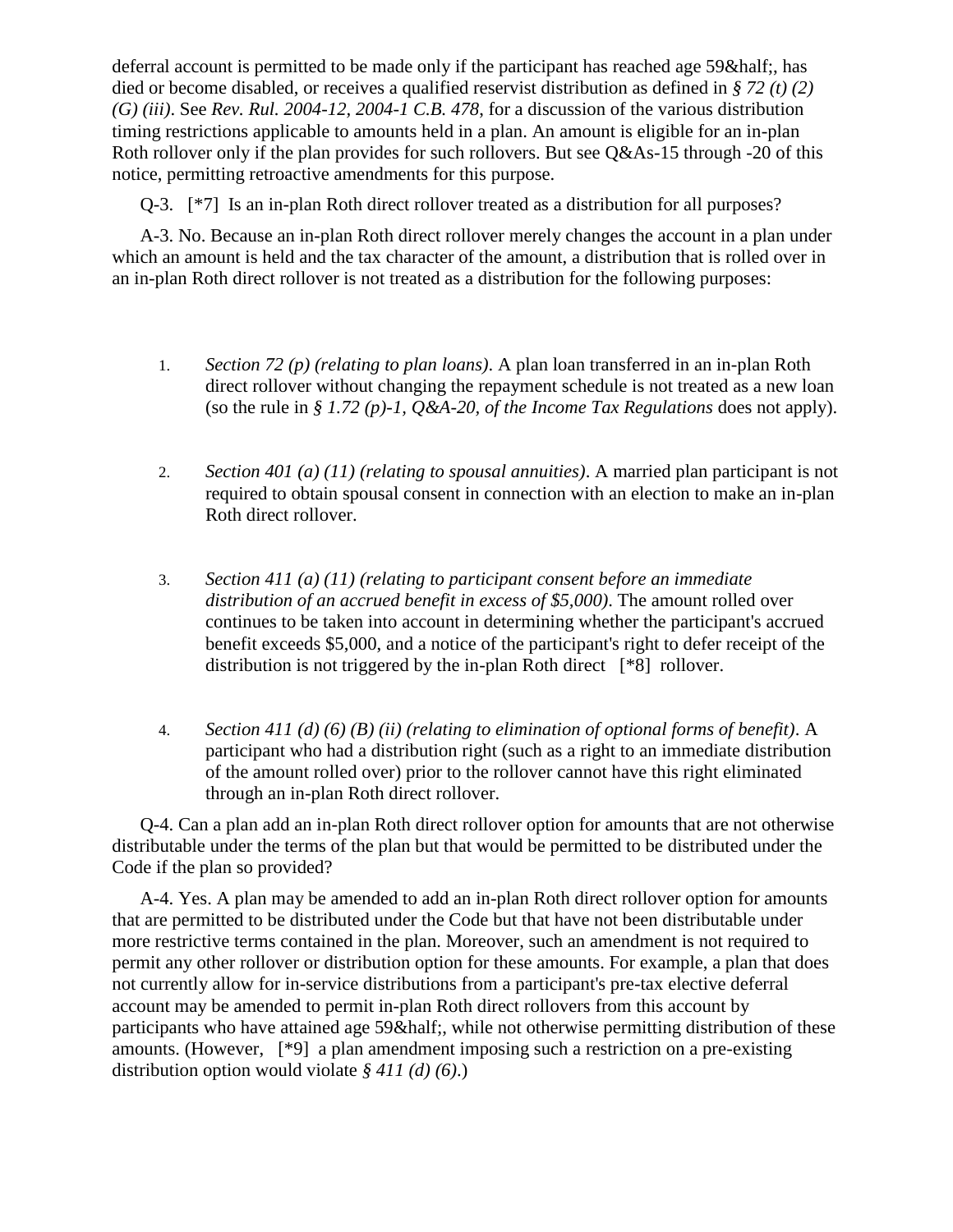Q-5. Must a plan that offers in-plan Roth rollovers include a description of this feature in the written explanation the plan provides pursuant to *§ 402 (f)* to an individual receiving an eligible rollover distribution?

A-5. Yes. For example, if the plan administrator generally bases its explanation under *§ 402 (f)* on the safe harbor explanation published in *Notice 2009-68, 2009-39 I.R.B. 423*, the safe harbor explanation for payments not from a designated Roth account could be revised by adding a new section in the "SPECIAL RULES AND OPTIONS" portion of the explanation that describes the consequences if the distributee were to roll over a payment to a designated Roth account in the same plan, including the following information:

- If the distributee rolls over the payment to a designated Roth account in the plan, the amount of the payment rolled over (reduced by any after-tax amounts directly rolled over) will be taxed. However, the 10% additional tax on early distributions will not apply (unless the distributee takes the amount rolled over out of the designated Roth account [\*10] within the 5-year period that begins on January 1 of the year of the rollover). For payments from the plan in 2010 that are rolled over to a designated Roth account in the plan (and that are not distributed from that account until after 2011), the taxable amount of the rollover will be taxed half in 2011 and half in 2012, unless the distributee elects to be taxed in 2010.
- If the distributee rolls over the payment to a designated Roth account in the plan, later payments from the designated Roth account that are qualified distributions will not be taxed (including earnings after the rollover). A qualified distribution from a designated Roth account is a payment made both after the distributee attains age 59& half; (or after the distributee's death or disability) and after the distributee has had a designated Roth account in the plan for a period of at least 5 years. The 5-year period described in the preceding sentence begins on January 1 of the year the distributee's first contribution was made to the designated Roth account. However, if the distributee made a direct rollover to a designated Roth account in the plan from a designated Roth account in a plan of another employer, the 5-year [\*11] period begins on January 1 of the year the distributee's first contribution was made to the designated Roth account in the plan or, if earlier, to the designated Roth account in the plan of the other employer. Payments from the designated Roth account that are not qualified distributions will be taxed to the extent allocable to earnings after the rollover, including the 10% additional tax on early distributions (unless an exception applies).

The section in the safe harbor explanation on payments to a Roth IRA would also need to be revised to reflect that rollovers to the plan's designated Roth account are permitted. Further, for an in-plan Roth direct rollover for in which other distribution alternatives are not available, the safe harbor explanation would need to be revised to reflect the inapplicability of information in the explanation about other distribution alternatives.

Q-6. If a participant elects an in-plan Roth rollover, can he or she later unwind the in-plan Roth rollover, as can be done with rollovers to Roth IRAs?

A-6. No. The recharacterization rule in *§ 408A (d) (6)* applies only to contributions to IRAs.

Q-7. What are the tax consequences of an in-plan Roth rollover?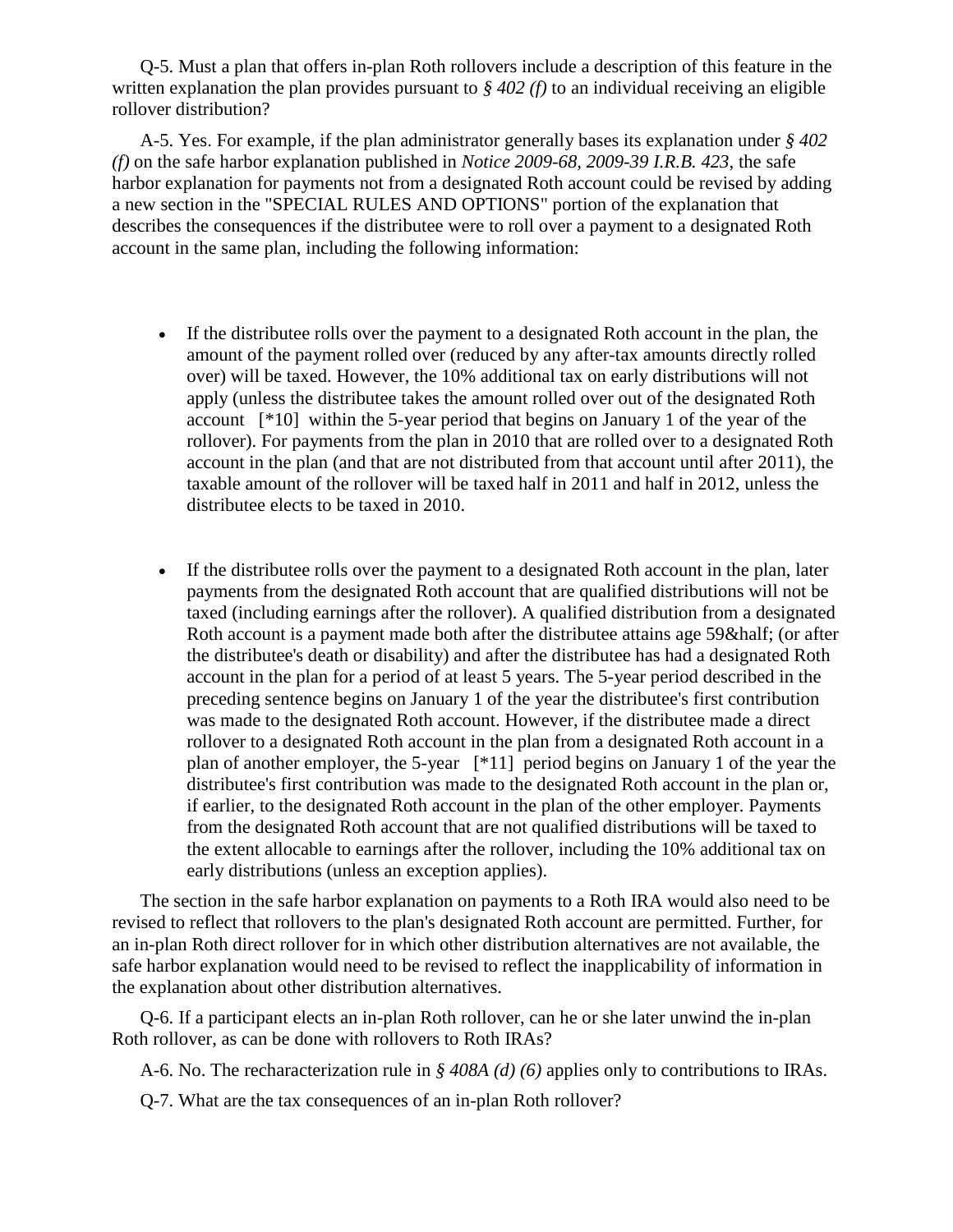A-7. [\*12] The taxable amount of the in-plan Roth rollover must be included in the participant's gross income. The taxable amount of an in-plan Roth rollover is the amount that would be includible in a participant's gross income if the rollover were made to a Roth IRA. This amount is equal to the fair market value of the distribution reduced by any basis the participant has in the distribution. (See *Notice 2009-75, 2009-39 I.R.B. 436*.) Thus, if the distribution includes employer securities attributable to employee contributions, the fair market value includes any net unrealized appreciation within the meaning of *§ 402 (e) (4)*. If an outstanding loan is rolled over in an in-plan Roth rollover, the amount includible in gross income is the balance of the loan.

Q-8. Are in-plan Roth direct rollovers subject to 20% mandatory withholding?

A-8. No, 20% mandatory withholding under *§ 3405 (c)* does not apply to an in-plan Roth direct rollover. However, a participant electing an in-plan Roth rollover may have to increase his or her withholding or make estimated tax payments to avoid an underpayment penalty. See Publication 505, *Tax Withholding and Estimated Tax*.

Q-9. When is the taxable amount of an in-plan [\*13] Roth rollover includible in gross income?

A-9. Generally, the taxable amount of a distribution that an individual rolls over in an in-plan Roth rollover is includible in gross income in the taxable year in which the distribution occurs.

Q-10. Is there an exception to the general rule regarding the year of income inclusion for inplan Roth rollovers made in 2010?

A-10. Yes. For distributions made in 2010 that are rolled over in an in-plan Roth rollover, the taxable amount is includible in gross income half in 2011 and half in 2012 unless the individual elects to include the taxable amount in gross income in 2010 (or unless the special rules described in Q&A-11 of this notice apply). An individual's election of 2010 income inclusion may not be changed after the due date (including extensions) for filing the individual's 2010 income tax return. The election applies to all of an individual's 2010 distributions that are rolled over in an in-plan Roth rollover. The election is independent of any election made with respect to qualified rollover contributions (as defined in *§ 408A (e)*) to a Roth IRA from either a non-Roth IRA or a plan account other than a designated Roth account. The rules in [\*14] this Q&A-10 and in Q&A-11 relating to the years 2010, 2011 and 2012 apply to calendar-year taxpayers; parallel rules apply to taxable years beginning in 2010, 2011 and 2012 for individuals who are not calendar-year taxpayers.

Q-11. If a plan participant is deferring, to 2011 and 2012, inclusion in income of the taxable amount from a 2010 in-plan Roth rollover, are there any special income acceleration rules for distributions allocable to the 2010 in-plan Roth rollover?

A-11. Yes, pursuant to *§§ 402A (c) (4) (D)* and *408A (d) (3) (E)*, if the participant receives a distribution of an amount in 2010 or 2011 allocable to the taxable amount of a 2010 in-plan Roth rollover that would otherwise not be includible in gross income until 2011 and 2012, then the participant's gross income for the year of the distribution is increased by the amount of the distribution that would otherwise not be includible in gross income until a later year. In such a case, the amount that would otherwise be includible in the participant's gross income in 2012 is reduced by the income accelerated. Also, if the distribution is made in 2010, the amount that would otherwise be includible in the participant's gross income [\*15] in 2011 is reduced by the amount the income accelerated to 2010 exceeds the amount that would otherwise be includible in income in 2012.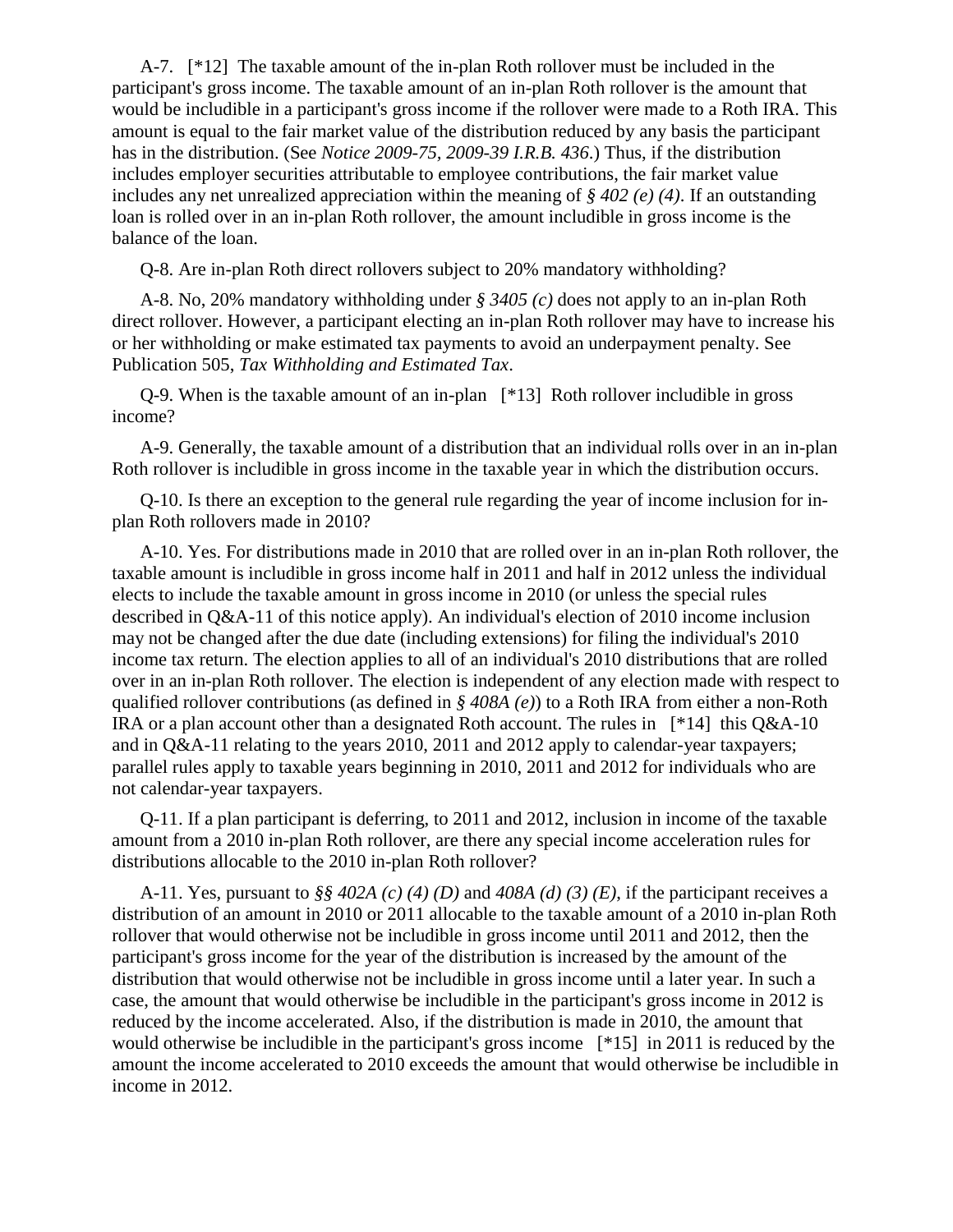For example, if a participant makes an in-plan Roth rollover in 2010 with the taxable amount of the rollover, \$8,000, being deferred to 2011 and 2012 and then takes a distribution in 2010 or 2011 from the designated Roth account that consists of \$5,000 allocable to the taxable amount of the 2010 in-plan Roth rollover, then the participant's gross income for the year of the distribution must be increased by the taxable amount of the rollover that would otherwise be deferred to a later year. If this distribution occurred in 2010, the \$5,000 is included in the participant's 2010 gross income and the remaining taxable amount of the 2010 in-plan Roth rollover, \$3,000, is included in the participant's 2011 gross income.

The income acceleration rule in this Q&A-11 does not apply to a distribution that is rolled over to another designated Roth account of the participant or to a Roth IRA owned by the participant; however, the rule does apply to subsequent distributions made from such other designated Roth account or Roth IRA in 2010 or 2011. For purposes of [\*16] this Q&A-11, the rules in *§§ 1.408A-4, Q&A-11*, and *1.408A-6, Q&A-6*, on income acceleration (as modified by substituting the 2-year spread under § 2112 of SBJA for the 4-year spread in the regulations under *§ 408A of the Code*) also apply. See Q&A-13 of this notice for rules on allocating distributions to in-plan Roth rollovers.

Q-12. Are there any special rules relating to the application of the 10% additional tax under *§ 72 (t)* for distributions allocable to the taxable amount of an in-plan Roth rollover made within the preceding 5 years?

A-12. Yes, pursuant to *§§ 402A (c) (4) (D)* and *408A (d) (3) (F)*, if an amount allocable to the taxable amount of an in-plan Roth rollover is distributed within the 5-taxable-year period beginning with the first day of the participant's taxable year in which the rollover was made, the amount distributed is treated as includible in gross income for the purpose of applying *§ 72 (t)* to the distribution. The 5-taxable-year period ends on the last day of the participant's fifth taxable year in the period. Thus, if a participant withdraws an amount that includes \$6,000 allocable to the taxable amount of an in-plan Roth rollover made within the preceding 5 [\*17] years, the \$6,000 is treated as includible in the participant's gross income for purposes of applying *§ 72 (t)* to the distribution. In such a case, the participant would owe an additional tax of \$600 unless an exception under *§ 72 (t) (2)* applies. The 5-year recapture rule in this Q&A-12 does not apply to a distribution that is rolled over to another designated Roth account of the participant or to a Roth IRA owned by the participant; however, the rule does apply to subsequent distributions made from such other designated Roth account or Roth IRA within the 5-taxable-year period. For purposes of this Q&A-12, the rules in *§ 1.408A-6, Q&A-5*, on the application of *§ 72 (t)* also apply. See Q&A-13 of this notice for rules on allocating distributions to the taxable amount of in-plan Roth rollovers.

Q-13. How is an amount distributed from a plan allocated to the taxable amount of an in-plan Roth rollover for purposes of Q&As-11 and -12 of this notice?

A-13. Solely for purposes of the income acceleration rule in Q&A-11 and the 5-year recapture rule in Q&A-12, an amount distributed that, under the terms of the plan, is paid from a separate account maintained solely for in-plan Roth rollovers [\*18] (an in-plan Roth rollover account) is treated as attributable to an in-plan Roth rollover to the extent the amount distributed constitutes recovery of basis determined under the rules of *§ 72* and *§ 1.402A-1, Q&A-9*.

Any amount distributed from a designated Roth account that, under the terms of the plan is not paid from an in-plan Roth rollover account, is treated as attributable to an in-plan Roth rollover to the extent the portion of the distribution that represents a recovery of basis under the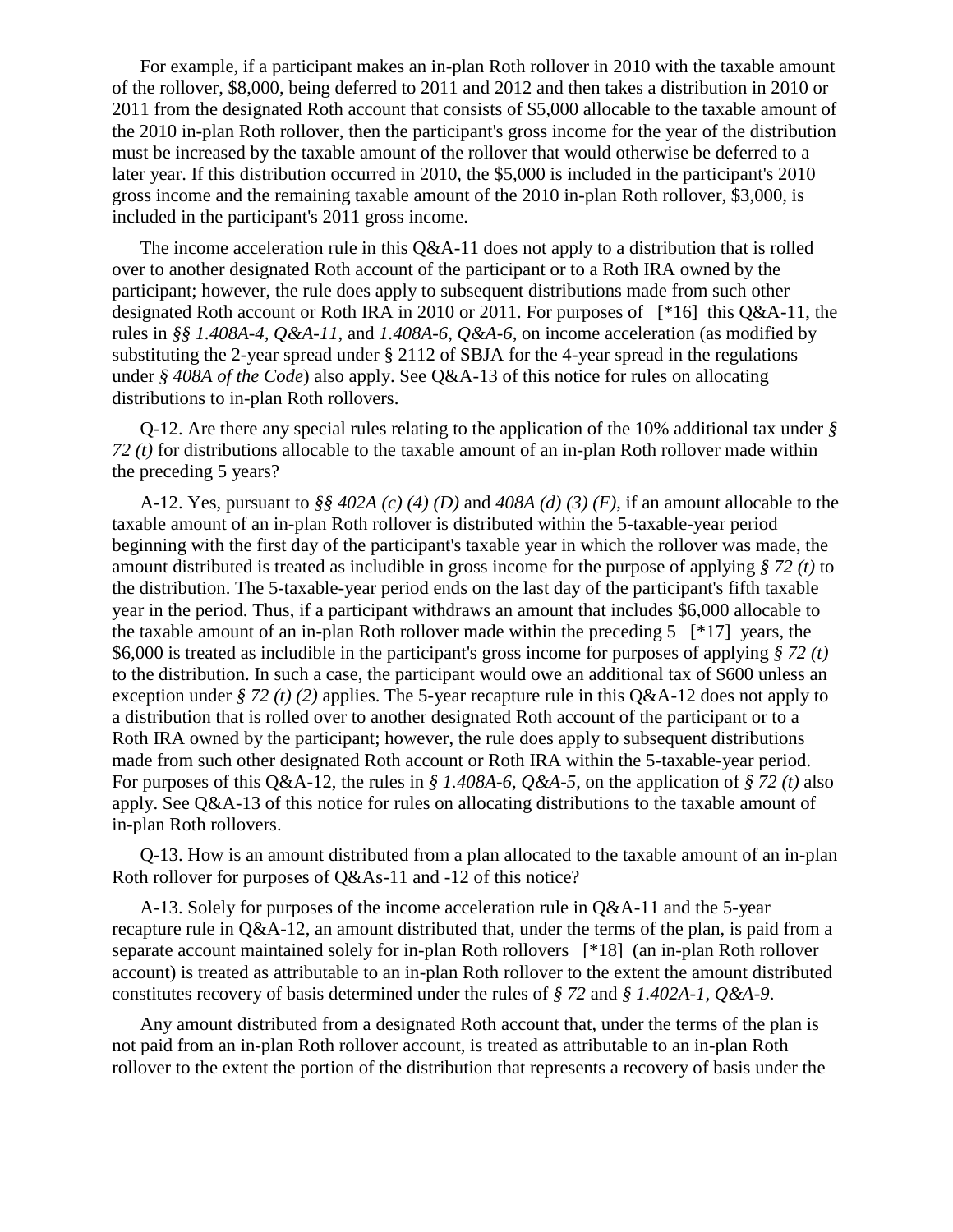rules of *§ 72* and *§ 1.402A-1, Q&A-9*, exceeds the basis in the designated Roth account other than the basis resulting from in-plan Roth rollovers.

If an amount distributed is treated as attributable to an in-plan Roth rollover, then the rules of *§ 408A (d) (4) (B) (ii) (II)* and the last sentence of *§ 408A (d) (4)* apply. Thus, a distribution is attributed to an in-plan Roth rollover on a first-in-first-out basis and any amount attributed to such a rollover is allocated first to the taxable amount of the rollover.

#### *Example*.

In 2010, Participant P, age 45, makes a \$100,000 in-plan Roth direct rollover from his profitsharing account and defers the inclusion of the \$90,000 taxable amount of the rollover [\*19] to 2011 and 2012 (\$45,000 in 2011 and \$45,000 in 2012). At the time of the in-plan Roth direct rollover, P's designated Roth account contains \$78,000 of regular Roth contributions and \$25,000 of earnings. Since this is an in-plan Roth direct rollover, the rollover amount is separately accounted for within the designated Roth account. Later in 2010, P takes a \$106,000 in-service withdrawal from his designated Roth account. The source can only be the in-plan Roth rollover account, since P is under age 59& half; which is the earliest the plan allows in-service distributions of elective deferrals from a designated Roth account. At the time of the distribution, P's designated Roth account consists of:

In-Plan Roth Rollover Account:

| In-plan Roth rollover contributions (\$10,000 basis) |       | \$100,000 |
|------------------------------------------------------|-------|-----------|
| Earnings                                             |       | \$6,000   |
|                                                      | Total | \$106,000 |
| <b>Regular Roth Account:</b>                         |       |           |
| <b>Regular Roth contributions</b>                    |       | \$80,000  |
| Earnings                                             |       | \$24,000  |
|                                                      | Total | \$104,000 |
| Total in designated Roth account                     |       | \$210,000 |
|                                                      |       |           |

Under the pro-rata rules of *§ 72*, of the \$106,000 distribution, \$106,000 x 30,000/210,000, or \$15,143, is includible in P's gross income. All of the \$90,857 of the distribution that is a return of basis is allocated to the in-plan Roth rollover account. P is [\*20] subject to the additional 10% tax under *§ 72 (t)* on \$105,143 (the \$90,000 taxable amount of the in-plan Roth rollover under the 5-year recapture rule plus \$15,143 that is includible in P's gross income under the pro-rata rules of *§ 72*). Also, the entire \$90,000 taxable amount of the in-plan Roth rollover is includible in P's gross income for 2010 (rather than being includible in gross income half in 2011 and half in 2012).

Since the amount of the in-plan Roth rollover was \$100,000, there is \$9,143 that may still be allocated to the rollover. This will be reported on a Form 1099-R, *Distributions From Pensions, Annuities, Retirement or Profit-Sharing Plans, IRAs, Insurance Contracts, etc.*, by the trustee if another distribution within 5 years is allocable to this rollover, but none of it will be subject to *§ 72 (t)* under the 5-year recapture rule because all the taxable amount of the in-plan Roth rollover has been used up.

If P were eligible for a distribution from his regular Roth account within his designated Roth account, he could have withdrawn \$93,333 and none of it would be allocable to the in-plan Roth rollover (because, of the \$93,333 distribution, \$80,000 is a return of basis [\*21] and that would be absorbed by the \$80,000 basis in P's regular Roth account). If P withdrew more than \$93,333, some would be allocated to the taxable amount of the in-plan Roth rollover even if P asked that the distribution be made from his regular Roth account.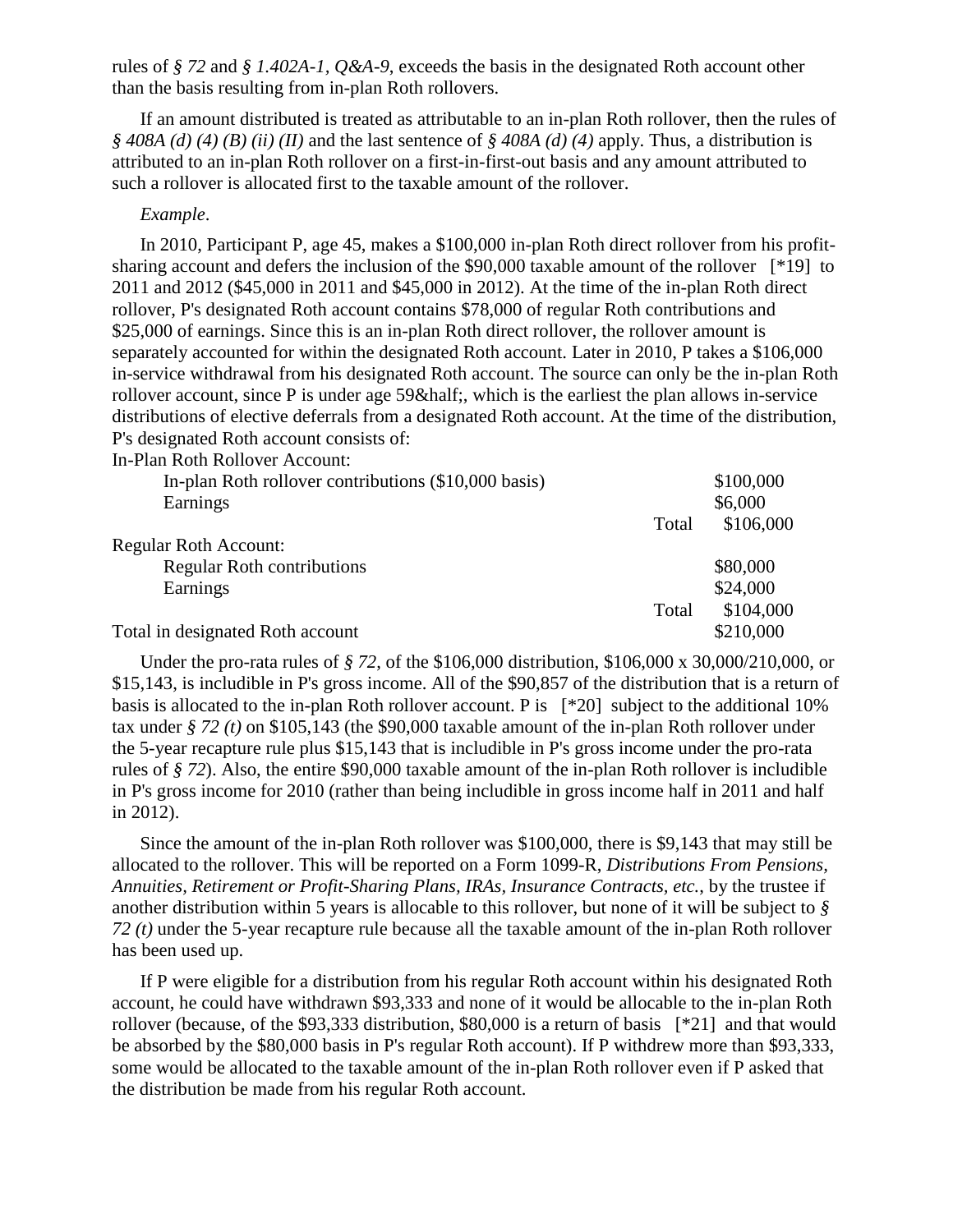Q-14. Is a beneficiary or alternate payee eligible to elect an in-plan Roth rollover?

A-14. An in-plan Roth rollover can be elected by a beneficiary only if he or she is a surviving spouse and by an alternate payee only if he or she is a spouse or former spouse. This is because in-plan Roth rollovers can only be elected with respect to distributions that are eligible rollover distributions as defined in *§ 402 (c) (4)* that can be rolled over to *§ 401 (k)* plans. *Section 402 (c) (4)* defines an eligible rollover distribution as any of certain distributions "to an employee." *Section 402 (c) (9)* and *§ 402 (e) (1) (B)* provide that a spousal beneficiary, and an alternate payee who is a spouse or former spouse, is treated as the employee for purposes of *§ 402 (c) (4)*. (While *§ 402 (c) (11)* permits a non-spouse beneficiary to elect rollover treatment of certain amounts, that provision does not apply to rollovers to qualified plans.)

Q-15. [\*22] Is a plan amendment providing for in-plan Roth rollovers in a *§ 401 (k)* plan required to be adopted by the end of the 2010 plan year?

A-15. No. Under section 5.02 of *Rev. Proc. 2007-44, 2007-2 C.B. 54*, which sets forth certain deadlines for adopting amendments to qualified plans, a plan amendment that provides for inplan Roth rollovers is a discretionary amendment and ordinarily the amendment would have to be adopted by the last day of the plan year in which the amendment is effective. However, to give plan sponsors sufficient time to adopt plan amendments and thereby enable plan participants to make in-plan Roth rollovers before the end of the 2010 plan year, the Service is extending the deadline for adopting a plan amendment described in Q&A-17 (including amendments to provide for in-plan Roth rollovers in a *§ 401 (k)* plan) to the later of the last day of the plan year in which the amendment is effective or December 31, 2011, provided that the amendment is effective as of the date the plan first operates in accordance with the amendment.

Q-16. What is the deadline for adopting a plan amendment providing for in-plan Roth rollovers in a *§ 403 (b)* plan?

A-16. *Announcement 2009-89, 2009-52 I.R.B. 1009*, [\*23] provides that if an employer adopts, on or before December 31, 2009 (or, if later, the date the plan is established) a written *§ 403 (b)* plan intended to satisfy the requirements of *§ 403 (b)* and the regulations, the employer will have a remedial amendment period in which to amend the plan to correct any form defects retroactive to January 1, 2010 (or the date the plan is established), provided that the employer subsequently adopts a pre-approved plan that has received a favorable opinion letter from the Service or applies for an individual determination letter, under forthcoming procedures. In this case, the employer will have reliance that the form of its written plan satisfies the requirements of *§ 403 (b)* and the regulations, provided that, during the remedial amendment period, the plan is amended to correct any defects retroactive to January 1, 2010 (or the date the plan is established). In the case of a *§ 403 (b)* plan that has a remedial amendment period pursuant to *Announcement 2009-89*, a plan amendment described in Q&A-17 (including a plan amendment providing for in-plan Roth rollovers) is not required to be adopted before the later of the end of that remedial amendment period [\*24] or the last day of the first plan year in which the amendment is effective, provided the amendment is effective as of the date the plan first operates in accordance with the amendment.

Q-17. What plan amendments does the extension of time under Q&A-15 or Q&A-16 apply to?

A-17. The extension of time to adopt a plan amendment under Q&A-15 or Q&A-16 applies to any plan amendment that is adopted pursuant to § 2112 of SBJA. Thus, for example, if a *§ 401 (k)* plan or a *§ 403 (b)* plan is amended to permit in-plan Roth rollovers, the applicable extension of time under Q&A-15 or Q&A-16 applies to a plan amendment that permits elective deferrals